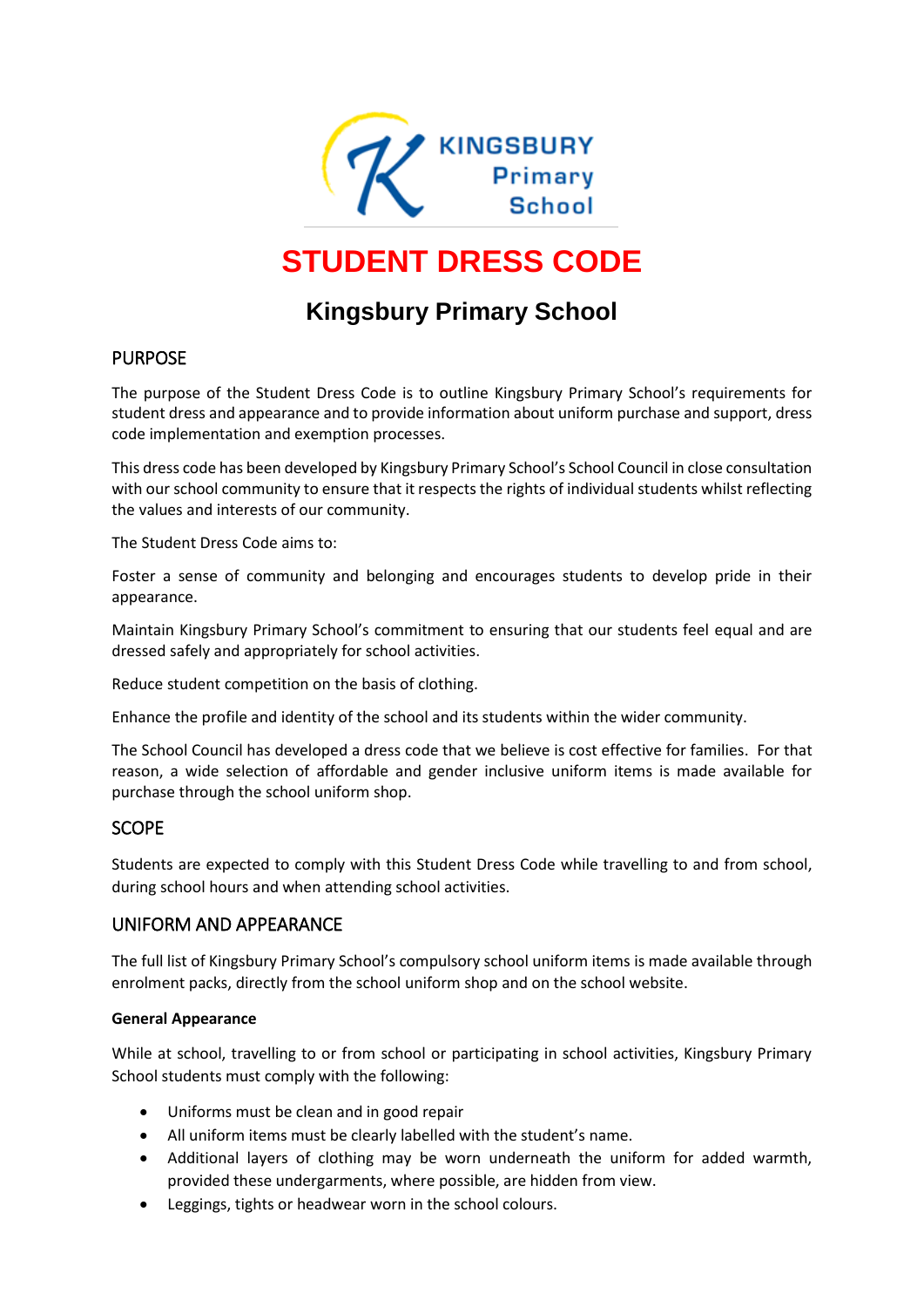Closed toe footwear e.g. school shoes, runners suitable for participation in sport. Note 'dress' shoes are not considered suitable or acceptable.

#### **Jewellery and Cosmetics**

Students are not permitted to wear decorative jewellery to school. Stud earrings and sleepers worn in the ears, and watches, are the only acceptable jewellery.

Cosmetics may not be worn at school. Clear nail polish is permitted.

#### **Hair and Sun Safety**

Hair that is below shoulder length is to be tied back to help restrict the spread of head lice and for student safety.

Approved School uniform hats must be worn outside from mid-August to 30<sup>th</sup> of April and on any other day prescribed by the school and determined as a high UV rating.

School uniform hats may also be worn outside of this time period, by parent or student choice.

Hats are not to be worn inside. Note baseball style caps are not considered suitable for sun protection and are not allowed to be worn at school.

Students are permitted to wear sunglasses during outdoor activities. Sunglasses should be closefitting, wrap-around that meet the Australian Standard 1067 and cover as much of the eye area as possible.

# PURCHASE OF UNIFORMS

Uniform items can be ordered and purchased from the uniform shop at school. Kingsbury Primary School's parents club also offers parents/carers the opportunity to purchase second-hand uniform. Opening hours are determined by the availability of volunteers. Further information can be found at [http://www.kingsburyps.vic.edu.au/for-parents/uniform-shop/.](http://www.kingsburyps.vic.edu.au/for-parents/uniform-shop/)

#### **Support for Families Experiencing Difficulty**

Please contact the Principal or Welfare Officer to discuss support that Kingsbury Primary School may be able to provide to families experiencing difficulty meeting uniform costs, including eligibility for uniform support through State Schools' Relief. Further information about State School's Relief is also available on their website. See [: htps://www.ssr.net.au/.](https://www.ssr.net.au/)

# IMPLEMENTATION

Kingsbury Primary School will ensure that this Student Dress Code is communicated to all families and students through our transition programs, enrolment packs and website. We will assist students who may be experiencing difficulties complying with this policy where possible.

When a student presents at school wearing non-compliant uniform items and without a note of explanation from parents/carers, may be asked to change into a compliant item of uniform provided by the school.

If a student breaches the Student Dress code on a recurring basis, a note will be provided to the student and parents/carers by the classroom teacher. If non-compliance with the dress code becomes a continued occurrence, the Principal will attempt contact with the parents/carers to work with the student and family to support compliance.